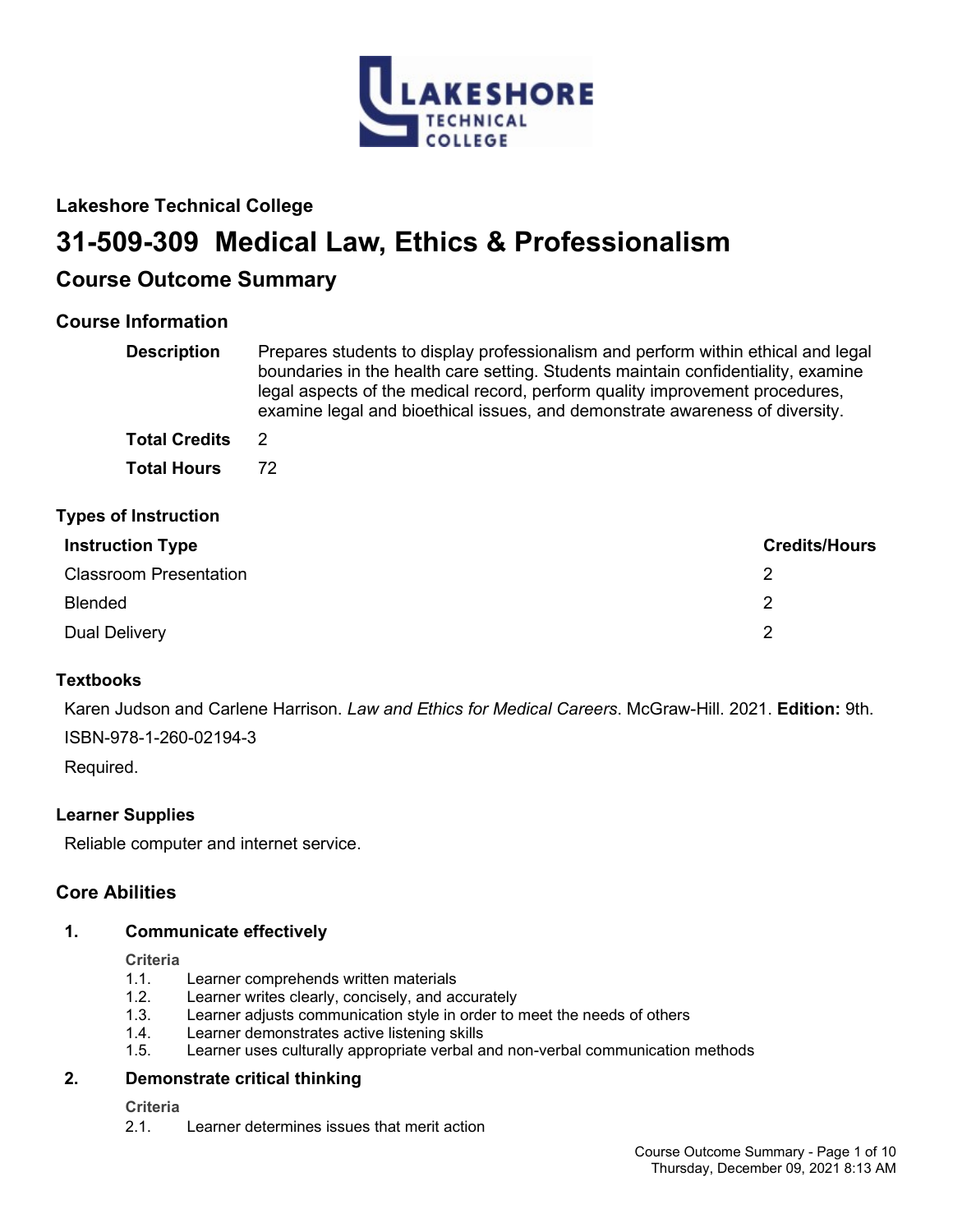- 2.2. Learner takes initiative in the problem solving processes
- 2.3. Learner makes decisions considering alternatives and consequences<br>2.4. Learner refines action plans based on evaluation of feedback
- 2.4. Learner refines action plans based on evaluation of feedback<br>2.5. Learner identifies interdependencies of world issues & events
- Learner identifies interdependencies of world issues & events

## **3. Demonstrate responsible and professional workplace behaviors**

**Criteria**

- 3.1. Learner displays behavior consistent with the ethical standards within a discipline or profession
- 3.2. Learner follows policies and procedures
- 3.3. Learner attends class as mandated by the instructor
- 3.4. Learner completes assignments on time<br>3.5. Learner exhibits academic honesty
- Learner exhibits academic honesty
- 3.6. Learner accepts responsibility and accountability for his/her actions<br>3.7. Learner demonstrates time management and task prioritization
- Learner demonstrates time management and task prioritization
- 3.8. Learner demonstrates ability to handle ambiguity and unfamiliar situations

## **4. Respect and appreciate diversity**

**Criteria**

- 4.1. Learner demonstrates respectful workplace actions for successfully working with a diverse workforce (race, color, creed, national origin, religion, age, sex, sexual orientation, disability, and other differences).
- 4.2. Learner observes business customs/etiquette, time zone differences, and holidays<br>4.3. Learner identifies own bias and can adapt to the customs and practices of others
- Learner identifies own bias and can adapt to the customs and practices of others
- 4.4. Learner demonstrates respectful behavior for living/working in a diverse society

## **5. Work cooperatively**

**Criteria**

- 5.1. Learner contributes to a group with ideas, suggestions, and effort
- 5.2. Learner completes his/her share of tasks necessary to complete a project
- 5.3. Learner encourages team members by listening and responding appropriately to their contributions
- Learner maintains self control
- 5.5. Learner resolves differences for the benefit of the team<br>5.6. Learner accepts constructive feedback
- 5.6. Learner accepts constructive feedback<br>5.7. Learner effectively establishes rapport a
- Learner effectively establishes rapport and builds situationally appropriate relationships

# **Program Outcomes**

## **1. Provide patient care in accordance with regulations, policies, laws, and patient rights**

**Summative Assessment Strategies**

1.1. Practicum Evaluation or Check Sheets

**Criteria**

- 1.1. Obtain vital signs (I.P.1.a-d)
- 1.2. Prepare and administer medications (I.P.4.a-f; I.P.5-7)
- 1.3. Practice standard precautions (III.P.1-3)<br>1.4. Obtain patient history (V.P. 1. a-c. 2)
- Obtain patient history (V.P. 1. a-c, 2)
- 1.5. Instruct patients (I.P.8.)<br>1.6. Document patient care
- 1.6. Document patient care (X.P.3.)<br>1.7. Prepare a patient for procedure
- Prepare a patient for procedures and/or treatments (I.P.8.)

## **2. Demonstrate professionalism in a healthcare setting**

**Summative Assessment Strategies**

2.1. Practicum Evaluation or Check Sheets

**Criteria**

- 2.1. Apply HIPAA rules (X.P.2.a-b)
- 2.2. Use language/verbal skills that enable patients understanding (V.P.5.a-c)<br>2.3. Analyze communications in providing appropriate responses/feedback (V.I
- 2.3. Analyze communications in providing appropriate responses/feedback (V.P.1.1-c; V.P.2.)<br>2.4. Demonstrate respect for diversity (V.A.3.a-f)
- Demonstrate respect for diversity (V.A.3.a-f)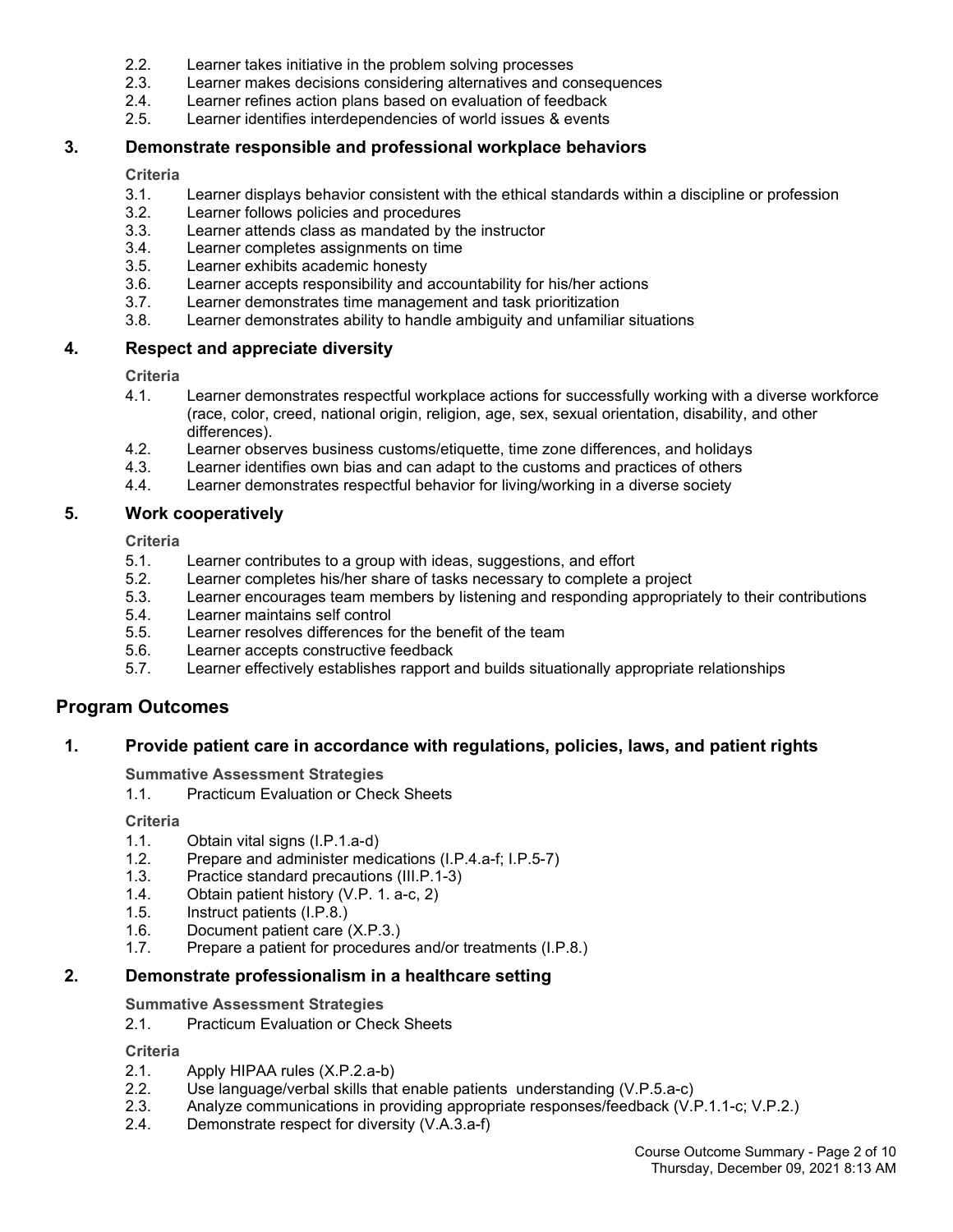- 2.5. Demonstrate telephone techniques (V.P.6)
- 2.6. Apply ethical behaviors (XI.P.2)

# **External Standards**

**Title** Medical Assisting Core Curriculum (MAERB) 2015

# **Description**

# **Target Standards**

V.C.17.c. Discuss the theories of: Kubler-Ross

- V.C.18.a. Discuss examples of diversity: cultural
- V.C.18.b. Discuss examples of diversity: social
- V.C.18.c. Discuss examples of diversity: ethnic
- X.P.1. Locate a state's legal scope of practice for medical assistants
- X.P.2.a. Apply HIPAA rules in regard to: privacy
- X.P.2.b. Apply HIPAA rules in regard to: release of information
- X.P.3. Document patient care accurately in the medical record
- X.P.4.a. Apply the Patient's Bill of Rights as it relates to: choice of treatment
- X.P.4.b. Apply the Patient's Bill of Rights as it relates to: consent for treatment
- X.P.4.c. Apply the Patient's Bill of Rights as it relates to: refusal of treatment
- X.P.5. Perform compliance reporting based on public health statutes
- X.P.6. Report an illegal activity in the healthcare setting following proper protocol
- X.P.7. Complete an incident report related to an error in patient care
- X.A.1. Demonstrate sensitivity to patient rights
- X.A.2. Protect the integrity of the medical record
- XI.C.1.a. Define: ethics
- XI.C.1.b. Define: morals
- XI.C.2. Differentiate between personal and professional ethics
- XI.C.3. Identify the effect of personal morals on professional performance
- XI.P.1. Develop a plan for separation of personal and professional ethics
- XI.P.2. Demonstrate appropriate response(s) to ethical issues
- XI.A.1. Recognize the impact personal ethics and morals have on the delivery of healthcare

# **Course Competencies**

# **1. Display professionalism**

**Linked Core Abilities** Communicate effectively Demonstrate responsible and professional workplace behaviors Respect and appreciate diversity Work cooperatively

**Linked Program Outcomes**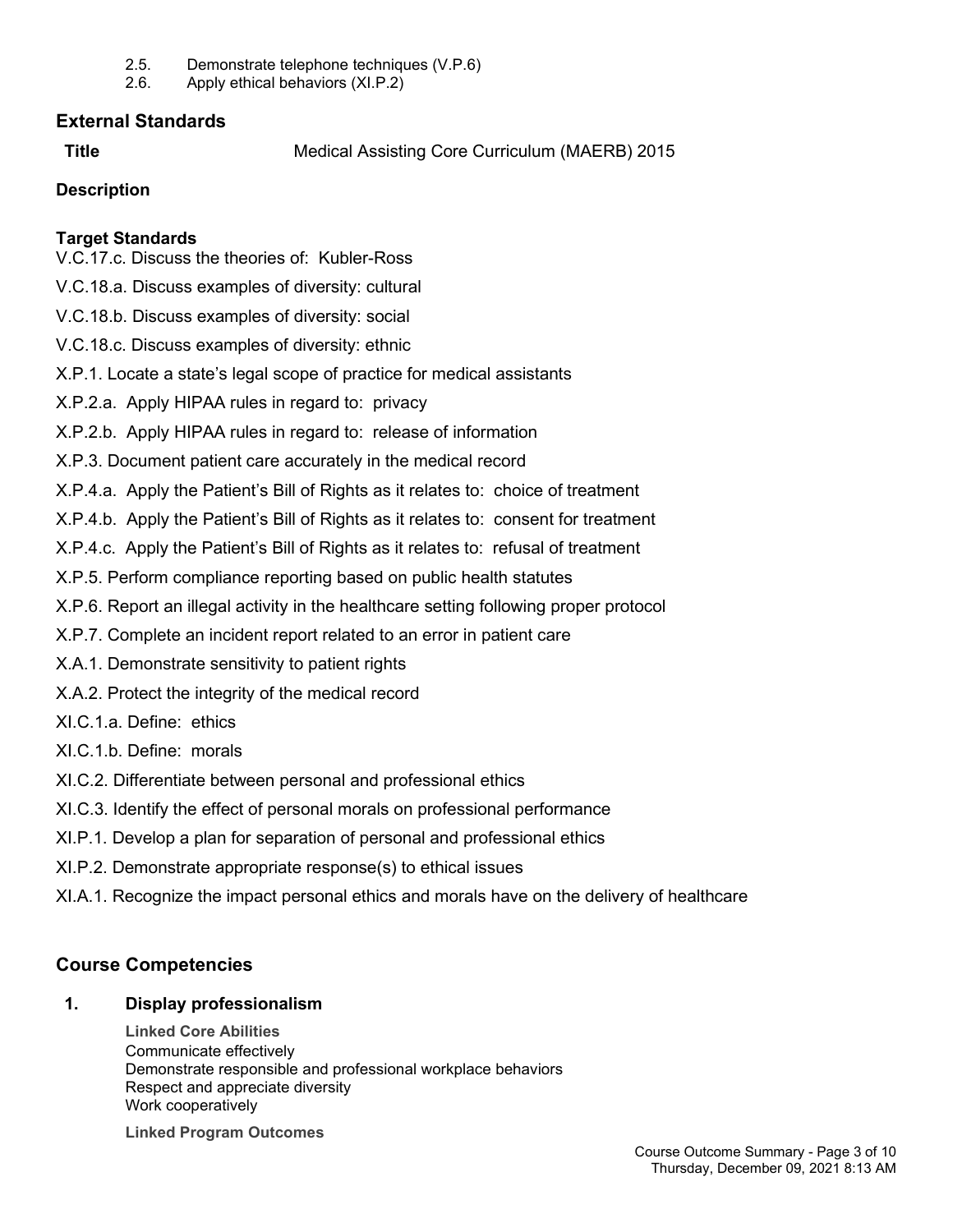Provide patient care in accordance with regulations, policies, laws, and patient rights Demonstrate professionalism in a healthcare setting

## **Linked External Standards**

X.P.3. Document patient care accurately in the medical record

- X.P.4.a. Apply the Patient's Bill of Rights as it relates to: choice of treatment
- X.P.4.b. Apply the Patient's Bill of Rights as it relates to: consent for treatment
- X.P.4.c. Apply the Patient's Bill of Rights as it relates to: refusal of treatment
- X.P.6. Report an illegal activity in the healthcare setting following proper protocol
- X.P.7. Complete an incident report related to an error in patient care
- X.A.1. Demonstrate sensitivity to patient rights
- XI.C.3. Identify the effect of personal morals on professional performance
- XI.P.1. Develop a plan for separation of personal and professional ethics
- XI.P.2. Demonstrate appropriate response(s) to ethical issues
- XI.A.1. Recognize the impact personal ethics and morals have on the delivery of healthcare

**Assessment Strategies**

- 1.1. through a written or oral response to questions and/or scenarios related to professionalism in the health care setting
- 1.2. by developing a cover letter and resume you can use for your next job search
- by performing essential requirements for employment

#### **Criteria**

*Your performance will be successful when:*

- 1.1. you include a description of the characteristics of professionalism in a health care setting
- 1.2. you illustrate professional behavior relevant to the situation
- 1.3. you summarize the Patient Bill of Rights
- 1.4. you reflect consideration of cultural differences
- 1.5. you discuss licensure and certification as it applies to healthcare providers
- 1.6. you discuss the role of assertiveness in effective professional communication
- 1.7. resume contains relevant information<br>1.8. resume contains clear evidence of the
- resume contains clear evidence of the skills/training necessary to do the job
- 1.9. resume documents work history, if applicable
- 1.10. you demonstrate professionalism
- 1.11. you differentiate between adaptive & nonadaptive coping mechanisms
- you demonstrate sensitivity to patient rights
- 1.13. you incorporate the Patient s Bill of Rights into personal practice and medical office policies and procedures
- 1.14. you follow established policies
- 1.15. you understand the importance of maintaining liability coverage once employed in the industry
- 1.16. you perform risk management procedures<br>1.17. you relate the following behaviors to profes
- you relate the following behaviors to professional communication: assertive, aggressive, and passive

**Learning Objectives**

- 1.a. Describe a variety of health care settings
- 1.b. Explain the functions of the AAMA
- 1.c. Analyze career opportunities in relationship to your interests
- 1.d. Explain the personal attributes and/or core abilities that are important for a medical assistant to possess
- 1.e. Differentiate between the physician specialties, non-physician health care specialists, allied health professionals, and nurses
- 1.f. Distinguish between licensure, certification and accreditation as it applies to health care
- 1.g. Complete a cover letter with resume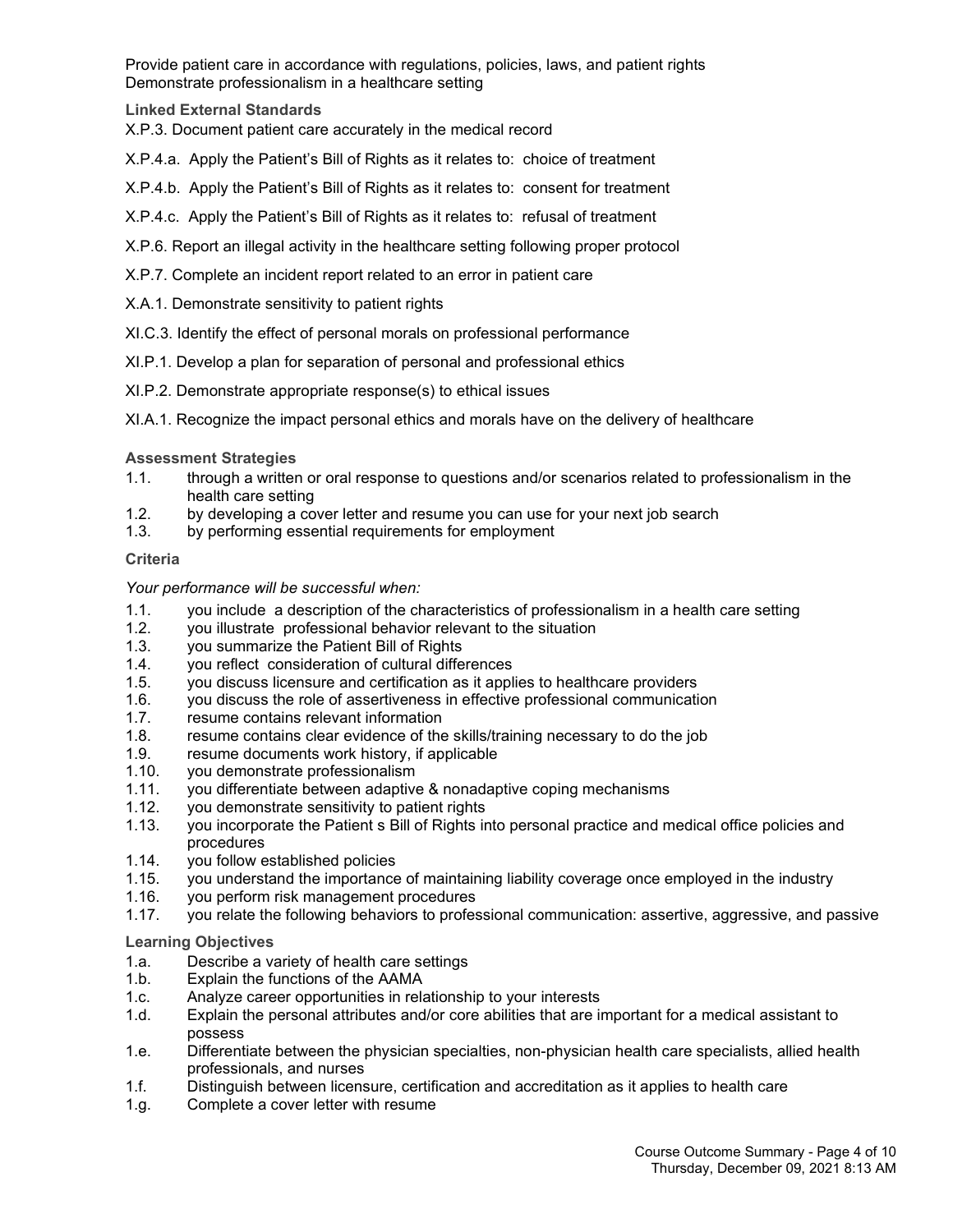- 1.h. Demonstrate professionalism (example: exhibiting dependability, initiative, positive attitude, flexibility, and courtesy)
- 1.i. Conduct work within scope of training
- 1.j. Review interviewing techniques

# **2. Practice confidentiality**

**Linked Core Abilities** Communicate effectively Respect and appreciate diversity

**Linked Program Outcomes**

Provide patient care in accordance with regulations, policies, laws, and patient rights Demonstrate professionalism in a healthcare setting

**Linked External Standards**

X.P.2.a. Apply HIPAA rules in regard to: privacy

## X.P.2.b. Apply HIPAA rules in regard to: release of information

X.A.2. Protect the integrity of the medical record

## **Assessment Strategies**

2.1. through a written or oral response to questions and/or scenarios related to confidentiality in the health care setting

## **Criteria**

## *Your performance will be successful when:*

- 2.1. response includes a description of the characteristics of confidentiality in a health care setting 2.2. response explains special considerations, with relation to release of information
- 2.2. response explains special considerations, with relation to release of information<br>2.3. response explains the procedures to follow when a patient's medical record is su
- 2.3. response explains the procedures to follow when a patient's medical record is subpoenaed<br>2.4. response lists the requirements for rescinding consent to release medical records
- 2.4. response lists the requirements for rescinding consent to release medical records<br>2.5. response reflects consideration of cultural differences
- response reflects consideration of cultural differences
- 2.6. you respond to issues of confidentiality<br>2.7. vou apply HIPAA rules in regard to prive
- 2.7. you apply HIPAA rules in regard to privacy/release of information<br>2.8. vou explore issue of confidentiality as it applies to medical assista
- you explore issue of confidentiality as it applies to medical assistants
- 2.9. you describe the implications of HIPAA for the medical assistant in various medical settings<br>2.10. you describe the impact of the Health Information Technology for Economic and Clinical Health
- you describe the impact of the Health Information Technology for Economic and Clinical Health (HITECH) Act
- 2.11. you protect the integrity of the medical record

**Learning Objectives**

- 2.a. Explain the legal implications associated with confidentiality regarding patients and medical records<br>2.b. Explain when a minor's medical treatment is a confidentiality issue
- Explain when a minor's medical treatment is a confidentiality issue
- 2.c. Describe how confidentiality is maintained with the use of computerized medical records
- 2.d. Explain what considerations are involved in regards to confidentiality for special cases
- 2.e. Describe how confidentiality is maintained with the use of computerized medical records
- 2.f. Describe the factors involved in the release of patient information
- 2.g. List the requirements for rescinding consent to release medical records<br>2.h. Identify protected health information in HIPPA
- Identify protected health information in HIPPA
- 2.i. Maintain confidentiality at all times

# **3. Perform within ethical boundaries**

# **Linked Core Abilities**

Demonstrate critical thinking

# **Linked Program Outcomes**

Provide patient care in accordance with regulations, policies, laws, and patient rights Demonstrate professionalism in a healthcare setting

**Linked External Standards**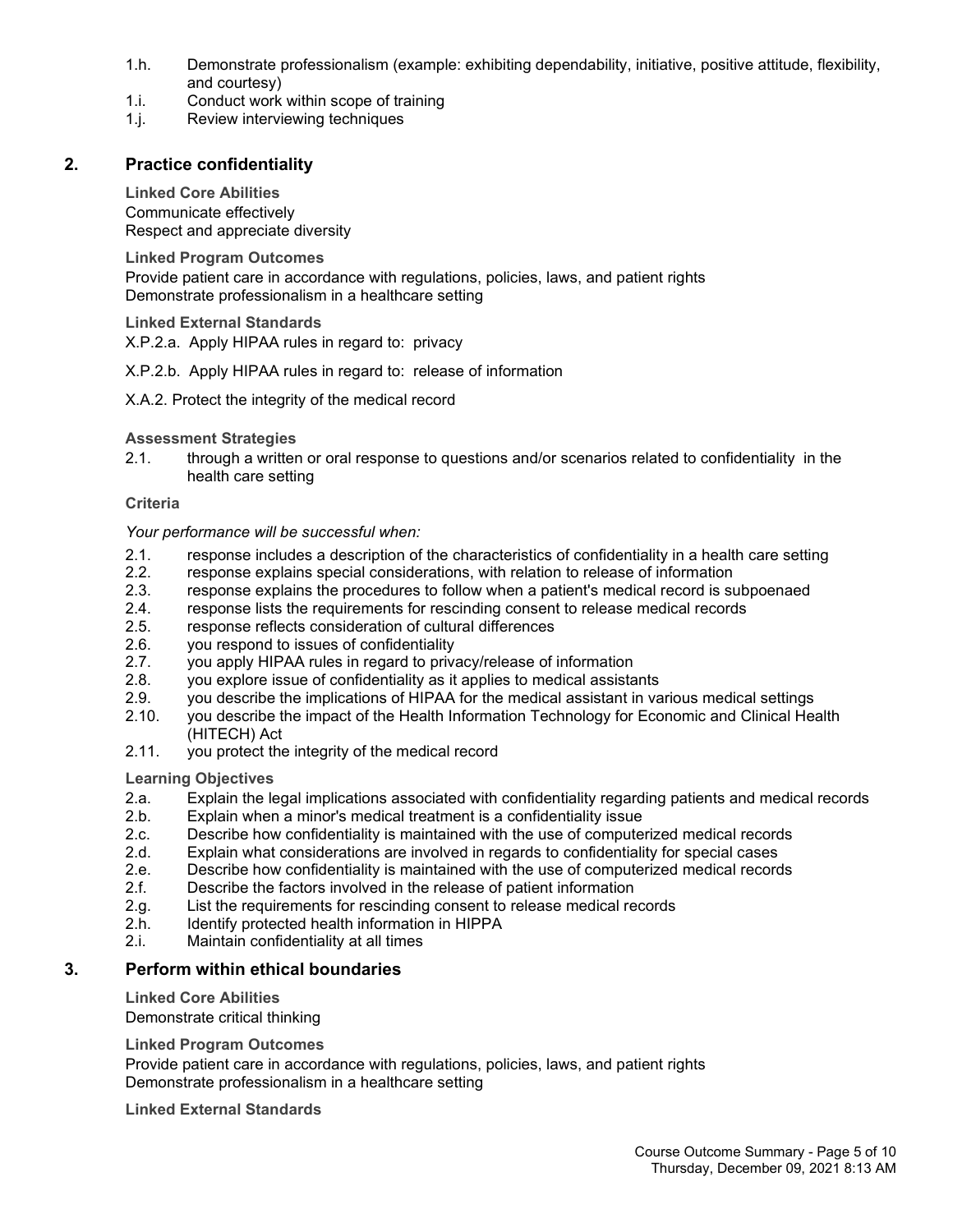#### V.C.18.a. Discuss examples of diversity: cultural

V.C.18.b. Discuss examples of diversity: social

V.C.18.c. Discuss examples of diversity: ethnic

X.P.6. Report an illegal activity in the healthcare setting following proper protocol

## **Assessment Strategies**

- 3.1. through a written and/or oral response to questions and/or scenarios related to ethics in the health care setting
- 3.2. through a presentation project

## **Criteria**

*Your performance will be successful when:*

- 3.1. you differentiate between legal, ethical, and moral issues affecting health care
- you compare personal, professional and organizational ethics
- 3.3. you discuss the role of cultural, social and ethnic diversity in ethical performance of medical assisting practice
- 3.4. you identify where to report illegal and/or unsafe activities and behaviors that affect health, safety and welfare of others
- 3.5. you identify the effect personal ethics may have on professional performance
- 3.6. you report illegal and/or unsafe activities and behaviors that affect health, safety and welfare of others to proper authorities
- 3.7. you develop a plan for separation of personal and professional ethics<br>3.8. vou apply ethical behaviors, including honesty/integrity in performance
- you apply ethical behaviors, including honesty/integrity in performance of medical assisting practice
- 3.9. you recognize the impact personal ethics and morals have on the delivery of healthcare
- 3.10. you differentiate between ethics and morals<br>3.11. you demonstrate appropriate response(s) to
- you demonstrate appropriate response(s) to ethical issue(s)

## **Learning Objectives**

- 3.a. Explain bioethical principles such as autonomy, competency, consent, distribution and veracity
- 3.b. Explore current issues in medical bioethics
- 3.c. Describe the possible consequences to the medical assistant for not adhering to ethical principles
- Describe patient rights
- 3.e. Explain the importance of the AAMA Code of Ethics
- 3.f. Understand ethical boundaries
- 3.g. Describe the possible consequences to the physician for not adhering to ethical principles
- 3.h. Explain the importance of the AMA Code of Ethics

## **4. Perform within legal boundaries**

**Linked Core Abilities**

Communicate effectively Respect and appreciate diversity

**Linked Program Outcomes**

Provide patient care in accordance with regulations, policies, laws, and patient rights

**Linked External Standards**

X.P.2.b. Apply HIPAA rules in regard to: release of information

X.P.6. Report an illegal activity in the healthcare setting following proper protocol

X.P.7. Complete an incident report related to an error in patient care

## **Assessment Strategies**

- 4.1. through a written or oral response to questions and/or scenarios related to legal boundaries in the health care setting
- 4.2. through a written exam

**Criteria**

*Your performance will be successful when:*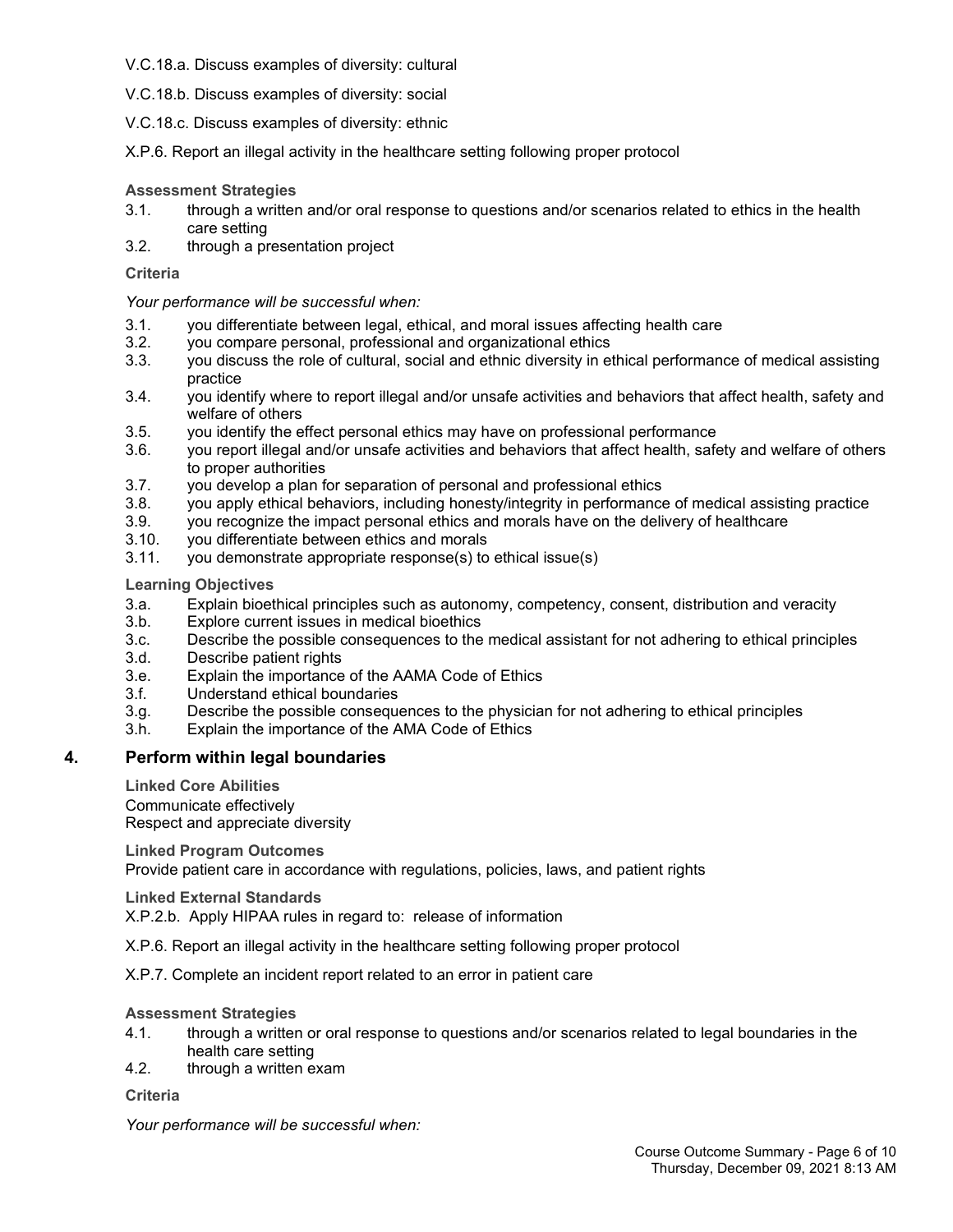- 4.1. you discuss legal scope of practice for medical assistants
- 4.2. you describe various types of insurance for healthcare practitioners (for example: liability, professional, personal injury, and third party insurance)
- 4.3. you compare and contrast physician and medical assistant roles in terms of standard of care
- 4.4. you perform within scope of practice<br>4.5. you practice within the standard of ca
- 4.5. you practice within the standard of care for a medical assistant<br>4.6. vou demonstrate awareness of the consequences of not workin
- you demonstrate awareness of the consequences of not working within the legal scope of practice
- 4.7. you document patient care accurately in the medical record 4.8. vou differentiate between scope of practice and standards of
- you differentiate between scope of practice and standards of care for medical assistants
- 4.9. you locate a state's legal scope of practice and standards of care for medical assistants
- 4.10. you define the following medical legal terms: informed consent, implied consent, expressed consent, patient incompetence, emancipated minor, mature minor, subpoena deuces tecum, respondeat superior, res ipsa loquitor, locum tenens, defendant-plantiff, deposition, arbitration, education, and Good Samaritan laws
- 4.11. you discuss licensure and certification as they apply to healthcare providers

**Learning Objectives**

- 4.a. Contrast civil and criminal law
- 4.b. Differentiate between the basic elements of contract law (i.e. agreement, consideration, legal subject matter; and capacity)
- 4.c. Explain the standard of care for health care professionals
- 4.d. Give examples of negligent torts
- 4.e. Identify examples of the doctrines Res Ipsa Loquitur<br>4.f. Give examples of intentional torts
- Give examples of intentional torts
- 4.g. Explain the necessity of informed consent
- 4.h. Practice Risk Management<br>4.i. Describe how to respond to
- Describe how to respond to subpoenas
- 4.j. Explain special considerations for patients related to the issue of confidentiality
- 4.k. Describe procedures to follow in reporting abuse<br>4.1 Explain Good Samaritan Laws
- **Explain Good Samaritan Laws**
- 4.m. Correct mistakes in the medical record according to charting guidelines
- 4.n. Give examples of malpractice<br>4.o. Identify examples of Responder
- Identify examples of Respondeat Superior
- 4.p. Explain special considerations for patients related to the issue of the statute of limitations
- 4.q. Explain special considerations for patients related to the issue of public duties 4.r. Explain special considerations for patients related to the issue of AIDS
- Explain special considerations for patients related to the issue of AIDS
- 4.s. Explain physician's directives
- 4.t. Explain the American's with Disabilities Act

## **5. Apply local, state and federal health care legislation and regulation appropriate to the medical assisting practice setting**

**Linked Core Abilities**

Demonstrate critical thinking

**Linked Program Outcomes**

Provide patient care in accordance with regulations, policies, laws, and patient rights

#### **Linked External Standards**

X.P.1. Locate a state's legal scope of practice for medical assistants

- X.P.2.a. Apply HIPAA rules in regard to: privacy
- X.P.2.b. Apply HIPAA rules in regard to: release of information
- X.P.4.a. Apply the Patient's Bill of Rights as it relates to: choice of treatment
- X.P.4.b. Apply the Patient's Bill of Rights as it relates to: consent for treatment
- X.P.4.c. Apply the Patient's Bill of Rights as it relates to: refusal of treatment
- X.P.5. Perform compliance reporting based on public health statutes
- X.P.6. Report an illegal activity in the healthcare setting following proper protocol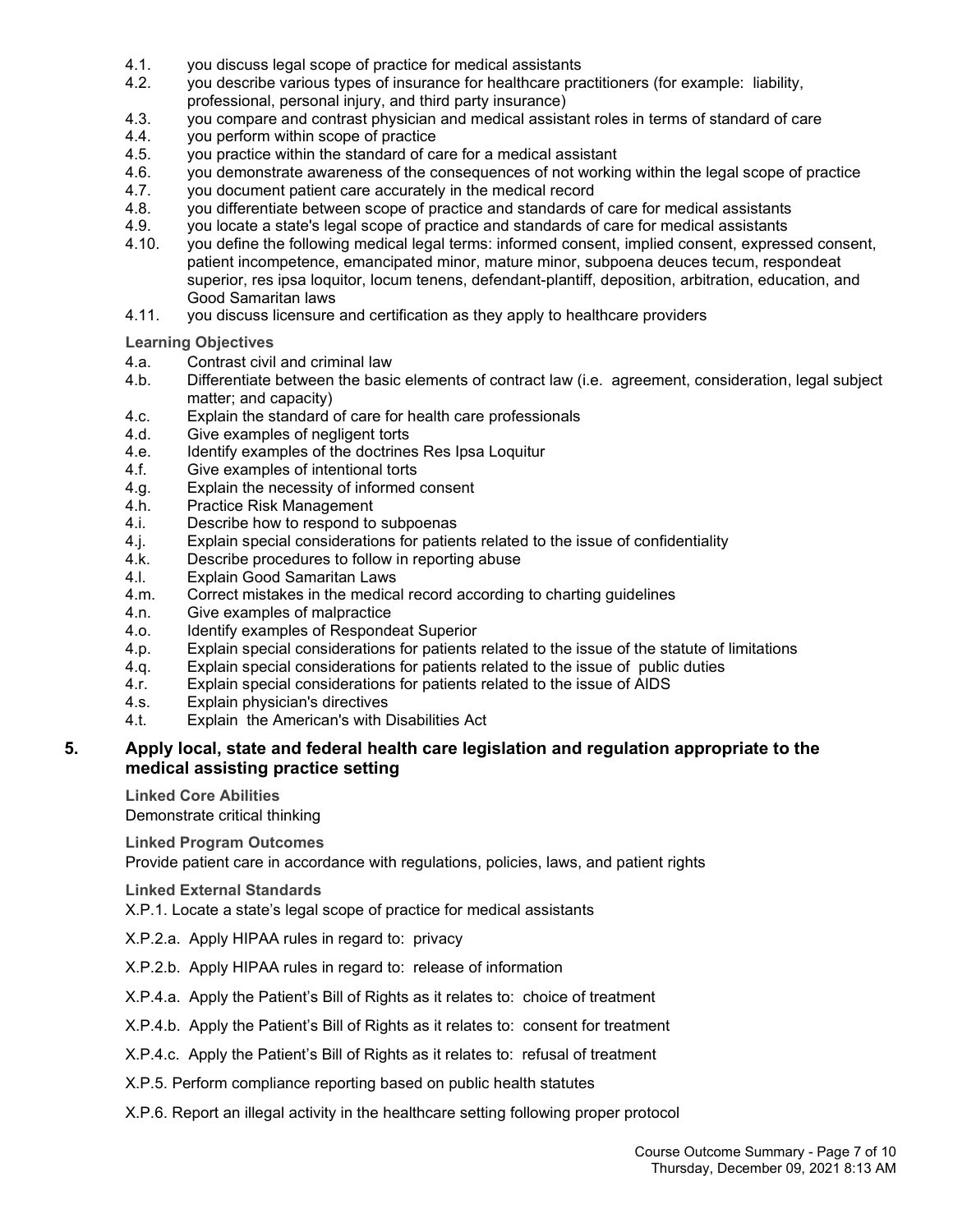## X.P.7. Complete an incident report related to an error in patient care

## X.A.2. Protect the integrity of the medical record

#### **Assessment Strategies**

- 5.1. through a written or oral response to questions and/or scenarios related to legal boundaries in the health care setting
- 5.2. through a written exam
- 5.3. through a project paper<br>5.4. through a presentation is
- through a presentation project

#### **Criteria**

## *Your performance will be successful when:*

- 5.1. you recognize the importance of governmental regulations in the practice setting<br>5.2. vou identify how the Americans with Disabilities Act (ADA) applies to the medical
- 5.2. you identify how the Americans with Disabilities Act (ADA) applies to the medical assisting profession
- 5.3. you compare criminal and civil law as it applies to the practicing medical assistant
- 5.4. you provide an example of tort law as it would apply to a medical assistant
- 5.5. you discuss all levels of governmental legislation and regulation as they apply to medical assisting practice, including FDA and DEA regulations
- 5.6. you explain the impact the medical assistant has in the practice with relation to negligence
- you explain the impact a medical assistant has in a practice with relation to the following Uniform Anatomical Gift Act
- 5.8. you differentiate between legal and illegal interview questions<br>5.9. vou summarize the Patient Bill of Rights
- 5.9. you summarize the Patient Bill of Rights<br>5.10. vou apply the Patient's Bill of Rights as it
- 5.10. you apply the Patient's Bill of Rights as it relates to: choice of treatment, and refusal of treatment
- 5.11. you define: negligence, malpractice, statute of limitation, Good Samaritan Act(s), Uniform Anatomical Gift Act, living will/advance directives, medical durable power of attorney, and Patient Self Determination Act (PSDA)
- 5.12. you identify Health Information Technology for Economic and Clinical Health (HITECH) Act, Genetic Information Nondiscrimination Act of 2008 (GINA), and Americans with Disabilities Act Amendments Act (ADAAA)
- 5.13. you demonstrate sensitivity to patient rights
- you explain the impact the medical assistant has in the practice with relation to malpractice
- 5.15. you explain the impact the medical assistant has in the practice with relation to Statue of Limitation 5.16. you explain the impact the medical assistant has in the practice with relation to Good Samaritan
- Act(s)
- 5.17. you explain the impact a medical assistant has in a practice with relation to Advanced directives

**Learning Objectives**

- 5.a. Identify four areas for which standards are mandated by OSHA for work done in the clinical setting<br>5.b. Identify how the workplace is affected by federal laws regarding hiring employees
- 5.b. Identify how the workplace is affected by federal laws regarding hiring employees 5.c. Determine the appropriate legal process for hiring employees
- Determine the appropriate legal process for hiring employees
- 5.d. Discuss the role of the health care practitioners in following OSHA standards for infection control and safety in the medical office
- 5.e. Define the role of CLIA in quality laboratory testing
- 5.f. State the purpose of worker's compensation laws
- 5.g. List at least four vital events for which statistics are collected by the government
- 5.h. Discuss the procedures for filing birth certificates
- 5.i. Explain the purpose of public health statutes
- 5.j. Explain how certain diseases are reported
- 5.k. Discuss federal drug regulations (example: the Controlled Substance Act)
- Explain the process for "reportable injuries"
- 5.m. Identify how the workplace is affected by federal laws regarding the termination of employees
- 5.n. Identify how the workplace is affected by federal laws regarding workplace regulations
- 5.o. Determine the appropriate legal process for maintaining the required paperwork while a person is employed
- 5.p. State the purpose of unemployment insurance
- 5.q. Discuss the procedures for filing death certificates

## **6. Participate in the continuous quality improvement process**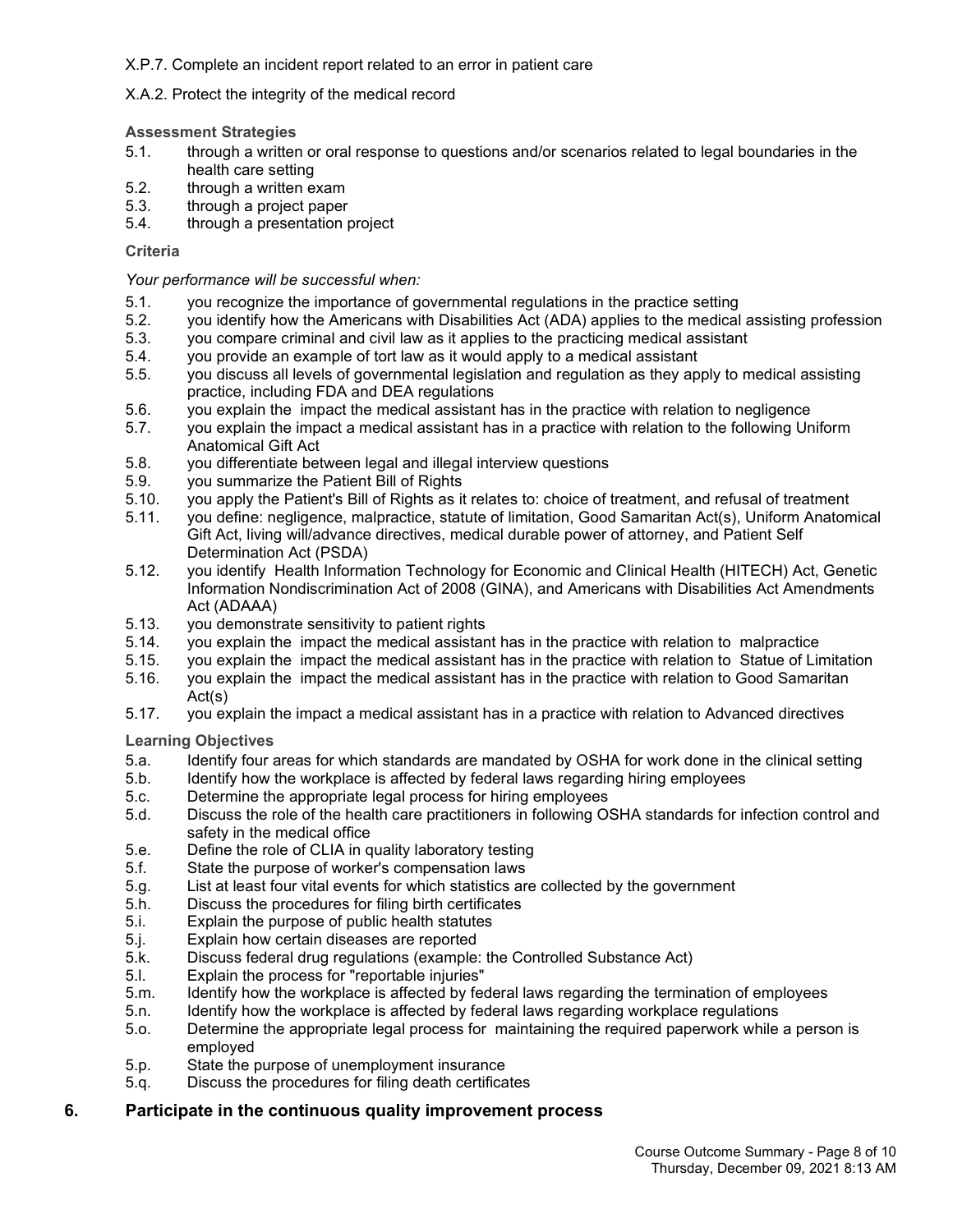**Linked Core Abilities** Work cooperatively

**Linked Program Outcomes**

Provide patient care in accordance with regulations, policies, laws, and patient rights

**Linked External Standards**

X.P.3. Document patient care accurately in the medical record

X.P.5. Perform compliance reporting based on public health statutes

X.P.7. Complete an incident report related to an error in patient care

#### **Assessment Strategies**

- 6.1. through a written or oral response to questions and/or scenarios  $6.2$  through a written exam
- through a written exam

#### **Criteria**

#### *Your performance will be successful when:*

- 6.1. response includes a description of the characteristics of a continuous quality improvement process in a health care setting
- 6.2. response describes the steps of quality improvement
- 6.3. response illustrates professional behavior relevant to the situation
- 6.4. response evidences use of correct medical terminology
- 6.5. you complete an incident report related to an error in patient care
- 6.6. you describe the process to follow if an error is made in patient care
- 6.7. you define: risk management
- 6.8. you describe the process in compliance reporting: unsafe activities, errors in patient care, conflicts of interest, and incident reports
- 6.9. you describe compliance with public health statutes: communicable diseases, abuse, neglect, exploitation, and wounds of violence
- 6.10. you report an illegal activity in the healthcare setting following proper protocol
- you perform compliance reporting based on public health statutes

#### **Learning Objectives**

- 6.a. Explain the purpose of quality improvement within a health care facility
- 6.b. Define Risk Management methods used to manage risk as it applies to quality improvement
- 6.c. Define the four Cs of medical malpractice prevention

#### **7. Demonstrate awareness of diversity in providing patient care**

#### **Linked Core Abilities**

Demonstrate responsible and professional workplace behaviors Respect and appreciate diversity

#### **Linked Program Outcomes**

Provide patient care in accordance with regulations, policies, laws, and patient rights

#### **Linked External Standards**

V.C.17.c. Discuss the theories of: Kubler-Ross

- V.C.18.a. Discuss examples of diversity: cultural
- V.C.18.b. Discuss examples of diversity: social
- V.C.18.c. Discuss examples of diversity: ethnic
- X.P.4.a. Apply the Patient's Bill of Rights as it relates to: choice of treatment
- X.P.4.c. Apply the Patient's Bill of Rights as it relates to: refusal of treatment
- X.A.1. Demonstrate sensitivity to patient rights
- XI.C.1.a. Define: ethics